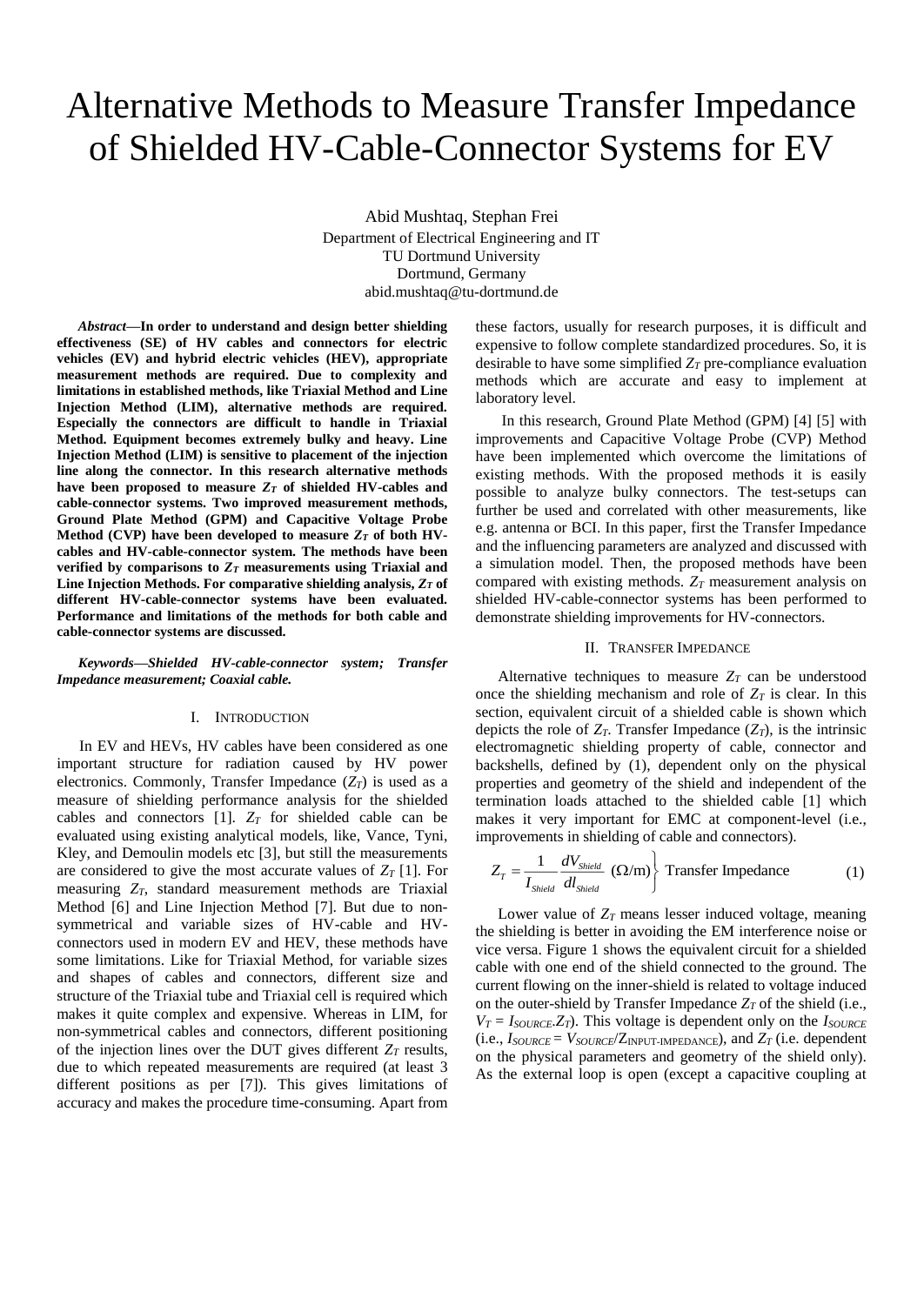higher frequencies), it can be assumed that there is no external ground current (*IOUT-CCT =IGROUND*=0).



<span id="page-1-0"></span>Fig. 1 Equivalent circuit-model for shielded cable

To predict the  $Z_T$  results using geometrical parameters for different shielded cables, various analytical models exist [\[3\]](#page-3-1) [\[4\].](#page-3-6) Demoulin  $Z_T$  model [\[3\]](#page-3-1) described by (2) to (6) has often been used to understand the  $Z_T$  characteristics.

$$
Z_{T-DEMOULN} = Z_{DIFUSON} + j\omega \left( L_{HOLE} \pm L_{BRAD} \right) + k\sqrt{we}^{+j\frac{\pi}{4}}; \tag{2}
$$

$$
Z_{\text{DIFFUSION}} = R_{\text{SHELD}} \frac{(1+j)d/\delta}{\sinh[(1+j)d/\delta]}; \text{where } \delta = \sqrt{\frac{2}{\omega\mu\sigma}} \tag{3}
$$

$$
L_{HOLE} = \frac{\mu_0 2N}{\pi \cos \psi} \left[ \frac{b}{\pi D_M} \right]^2 \exp^{\left[ \frac{-\pi d}{b} - 2\psi \right]}, \text{ where } D_M = D + 2d \tag{4}
$$

$$
T-PEMOULIN = Z_{DIFFUSION} + j\omega (L_{HOLE} \pm L_{BRALD}) + k\sqrt{we}^{-3/4};
$$
\n(2)  
\n
$$
DIFFUSION = R_{SHELD} \frac{(1+j)d/\delta}{\sinh[(1+j)d/\delta]}; \text{ where } \delta = \sqrt{\frac{2}{\omega\mu\sigma}}
$$
\n(3)  
\n
$$
L_{HOLE} = \frac{\mu_0 2N}{\pi \cos \psi} \left[ \frac{b}{\pi D_M} \right]^2 \exp^{-\frac{2\pi d}{b} - 2\psi}; \text{ where } D_M = D + 2d
$$
\n(4)  
\n
$$
L_{BRALD} = \frac{\mu_0 h}{4\pi D_M} (1 - \tan^2 \psi); \text{ where } \begin{cases} h = \frac{2d}{1 + \left(\frac{W_h}{d}\right)} \\ w_h = \frac{2\pi D_M}{N} (\cos \psi - nd) \\ w_h = \frac{2\pi D_M}{N} (\cos \psi - nd) \end{cases}
$$
\n(5)  
\n
$$
k = -\frac{1.16}{nNd} \cdot \arctan \frac{n}{3} \sin \left(\frac{\pi}{2} - 2\psi\right) \cdot \sqrt{\frac{\mu_0}{\sigma}}
$$
\n(6)

*h*

$$
k = -\frac{1.16}{nNd} \cdot \arctan\frac{n}{3}\sin\left(\frac{\pi}{2} - 2\psi\right) \cdot \sqrt{\frac{\mu_0}{\sigma}}
$$
(6)

Figure [2,](#page-1-1) shows  $Z_T$  model, from Demoulin [\[3\],](#page-3-1) for Coroplast 25 mm<sup>2</sup>, a HV-cable (with shield-inner-dia. ' $D_0$ <sup>'=</sup> 9.45mm; braid thickness '*d*'=0.2 mm; No. of braid filaments ' $n'$  = 7; No. of carriers ' $N'$  = 24; Weave angle, ' $\psi$ ' = 34°), compared to a measurement with Triaxial Method [\[6\].](#page-3-2) For very low frequencies, current flow is uniformly distributed over the cross-section of the shielding conductor (braid-wire). As shown by region 1 (in grey) that  $Z_T$  is same as DC resistance of the shield [\[1\].](#page-3-0) The current density in braided shield is diffused in a similar way as in a solid cylindrical shield. With increasing frequency, the current density within the shield becomes nonuniform and depends on square-root of frequency due to skineffects decreasing the  $Z_T$  as indicated by region 2 (in blue) i.e. *ZDIFFUSION* in [\[3\]](#page-3-1) and [\[1\].](#page-3-0) With increasing frequency, eddy currents in the braid produce tangential E-field as shown by region 3 (in purple). After  $f_{min-ZT} = -2$  MHz,  $Z_T$  is dominated

mainly by the shield inductances ( $L_{HOLE}$  (4) and  $L_{BRAID}$  (5)) as shown by the region 4 (in red). Frequency point at which *ZT-min*  occurs is different for each shield as it depends on respective shield inductances.



<span id="page-1-1"></span>Fig. 2 *Z<sup>T</sup>* Demoulin-model decomposed and compared to measurement

Due to complex structure of the braided shields, existing analytical models [\[3\]](#page-3-1) give approximations for  $Z_T$ , but still the most accurate way is to measure  $Z_T$  which is described in the next section.

#### III. *Z<sup>T</sup>* MEASUREMENT METHODS

The two established  $Z_T$  measurement methods are shortly discussed in this section and are compared to new methods which are described more in detail.

#### *A. Triaxial Method and Line Injection Method*

Established measurement methods like Triaxial Method [\[6\]](#page-3-2) and Line Injection Method (LIM) [\[7\]](#page-3-3) are commonly used test methods to measure  $Z_T$ . Triaxial Method is a complex test method as for different sizes and shapes, large test structures have to be rebuild (i.e. variable diameters and shapes of cables and connectors require variation in the tube size or cell size). Whereas for LIM, inaccurate  $Z_T$  measurement results can be acquired due to variable positioning of the injection line (parallel wires) especially in case of non-symmetrical DUT (cables and connectors). For details refer to [\[6\]](#page-3-2) and [\[7\].](#page-3-3)

## *B. Ground Plate Method (GPM)*

To overcome these limitations and problems, an alternative method "Ground Plate Method" (GPM) [\[4\],](#page-3-4) [\[5\]](#page-3-5) was proposed. Comparison of GPM circuit schematic with established methods has been shown in fig. [3.](#page-2-0) Source-circuit is same for all three methods, whereas in the receiver-circuit, Triaxial Method uses cylinder/tube, LIM uses parallel lines/injection lines and GPM uses ground-plane (copper-plate) as return path. Use of copper-plate in GPM, gives the test setup advantage of measuring  $Z_T$  of variable size/shape of cable and connectors. GPM has the flexibility to use same test-setup to measure both HV-cable and HV-cable-connector systems and it's easy to observe individual effects of cable and connectors separately.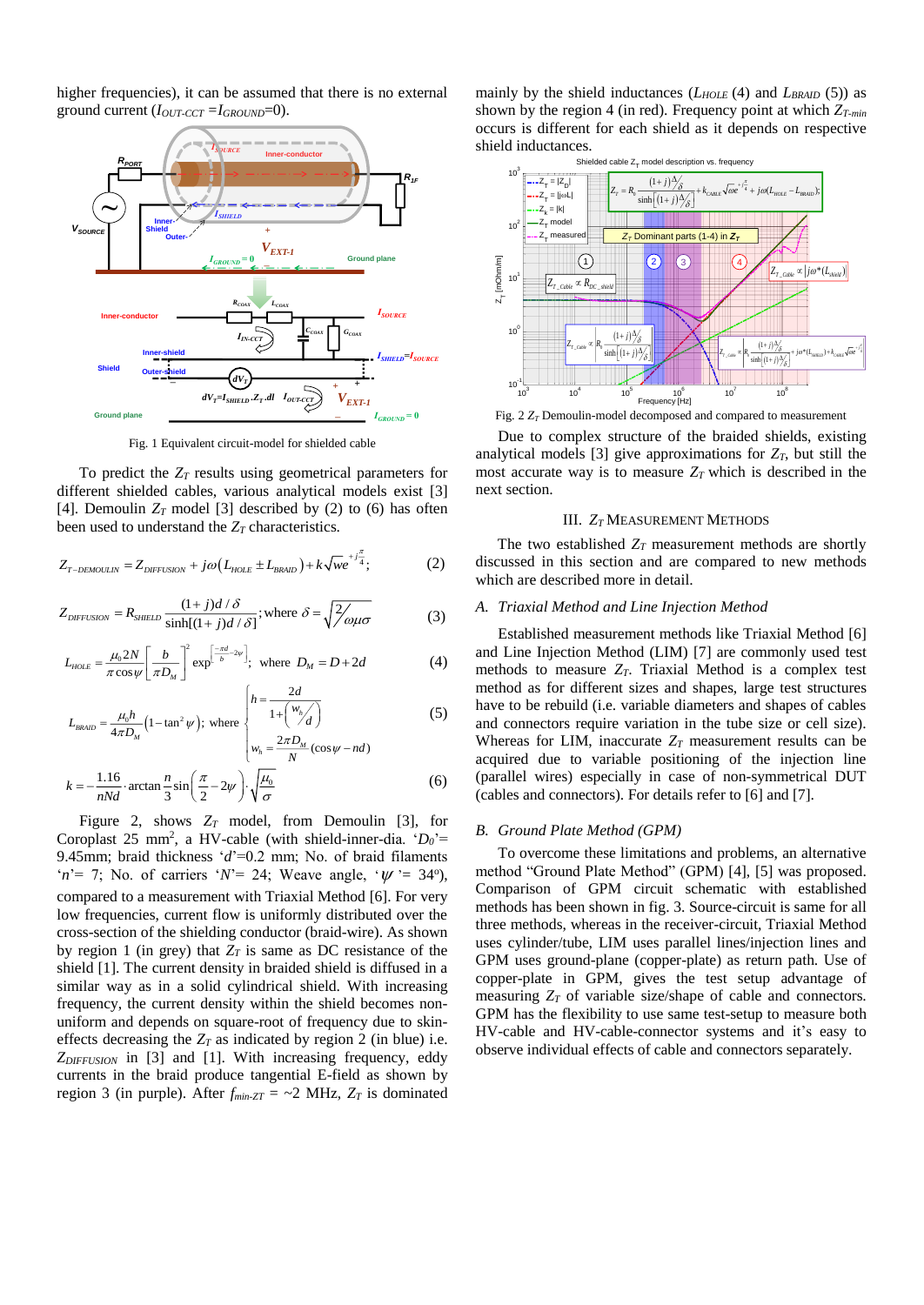

<span id="page-2-0"></span>Fig. 3 Circuit schematics for  $Z_T$  measurement methods

In this paper, GPM with improved measuring conditions has been suggested. It has been proposed to use low frequency ferrites to allow  $Z_T$  measurements at very low frequencies (below 10 kHz) to overcome the influence of ground loop[s \[6\].](#page-3-2) Whereas, in order to have highest possible measureable frequency for  $Z_T$ , terminations  $R_{IF}$  and  $R_{Damping}$  should be selected to match the characteristic impedance of the source circuit  $Z_I$  and receiver circuit  $Z_2$  respectively i.e.  $R_{IF} = Z_I$  and  $R_{Damping}=Z_2$ .

$$
Z_{1} = \sqrt{\frac{L'_{\text{coax}}}{C'_{\text{coax}}}}; \text{ where } \begin{cases} L'_{\text{coax}} = \frac{\mu}{2\pi} \ln \left[ \frac{d_{\text{inner}}}{d_{\text{external}}} \right] & (\text{H/m})\\ C'_{\text{coax}} = 2\pi\varepsilon_{1} / \ln \left[ \frac{d_{\text{inner}}}{d_{\text{external}}} \right] & (\text{F/m}) \end{cases}
$$
(7)

$$
Z_{2} = \sqrt{\frac{L'_{2}}{C'_{2}}}; \text{where } \begin{cases} L'_{2} = \frac{\mu}{2\pi} \ln \left[ \frac{4h}{d_{\text{external}}} \right] & (\text{H/m}) \\ C'_{2} = 2\pi\varepsilon_{2} / \ln \left[ \frac{4h}{d_{\text{external}}} \right] & (\text{F/m}) \end{cases}
$$
(8)

For GPM, *Z<sup>1</sup>* and *Z<sup>2</sup>* have been calculated using analytical formulae for coaxial cable (7) and for wire (shield) over ground (8) (with dimensions of the shield as hollow wire) respectively, as per fig[.4.](#page-2-1)



<span id="page-2-1"></span>

Another alteration in GPM test setup for HV-cableconnector system as DUT, is that, instead of using single cableconnector pair, two cable-connectors pairs in mirror configuration mounted over a connector-box (housing) have been used to easily make termination connections (with cables) at both sides (near- and far-ends) as shown in fig. [5](#page-2-2). Agilent E5061B Network Analyser has been used to measure *S21-MEAS* for the test setup. With this GPM setup, *Z<sup>T</sup>* has been calculated from measured S-parameters using (9), where *RPort1*   $=$   $R_{Port2}$  = 50  $\Omega$ ,  $R_{IF}$  =  $Z_l$  and  $R_{Damping}$  =  $Z_2$ .



<span id="page-2-2"></span>Fig. 5 GPM Test setups for HV-cable and HV-cable-connector system

The equation (9) can be derived from equivalent circuit of the complete test setup as well [\[4\].](#page-3-6)

$$
Z_{T\_GPM} = \frac{V_{\text{shield}}}{I_{\text{source}}I_{\text{shield}}} = \left(\frac{(R_{\text{Port}} + R_{\text{IF}}) (R_{\text{Port2}} + R_{\text{Damping}})}{2 \cdot R_{\text{Port2}} \cdot I_{\text{shield}}}\right) \cdot S_{\text{21-MEAS}} \tag{9}
$$

## *C. Capacitive Voltage Probe (CVP) Method*

For measuring directly the voltage over shield, Capacitive Voltage Probe (CVP) measurements (according to CISPR 16) can be performed. It functions similar to active-rod antenna, but with the flexibility to measure at any specific point along the shield, and with reduced influences of table or chamber.



<span id="page-2-3"></span>Fig. 6  $Z_T$  measurement setup used for CVP

CVP measurements have been performed using the configurations shown in fig. [6,](#page-2-3) with CVP placed at the center of the DUT (cable) and insulator at far-end to get *ISHIELD* = *ISOURCE* (so that: measured *VSHIELD-CVP* = *ISHIELD*<sup>\*</sup> $ZT$ )

$$
Z_{T\_CVP} = \left(\frac{Z_{port} + Z_1}{I_{shield}}\right) \cdot S_{21\_CVP};
$$
\n(10)

## IV. RESULTS AND ANALYSIS

#### *A. Shielded HV-Cable analysis*

Comparison of *ZT* measurement results for shielded cable (Coroplast 35mm2), have been shown in fig. [7.](#page-3-7) GPM gives